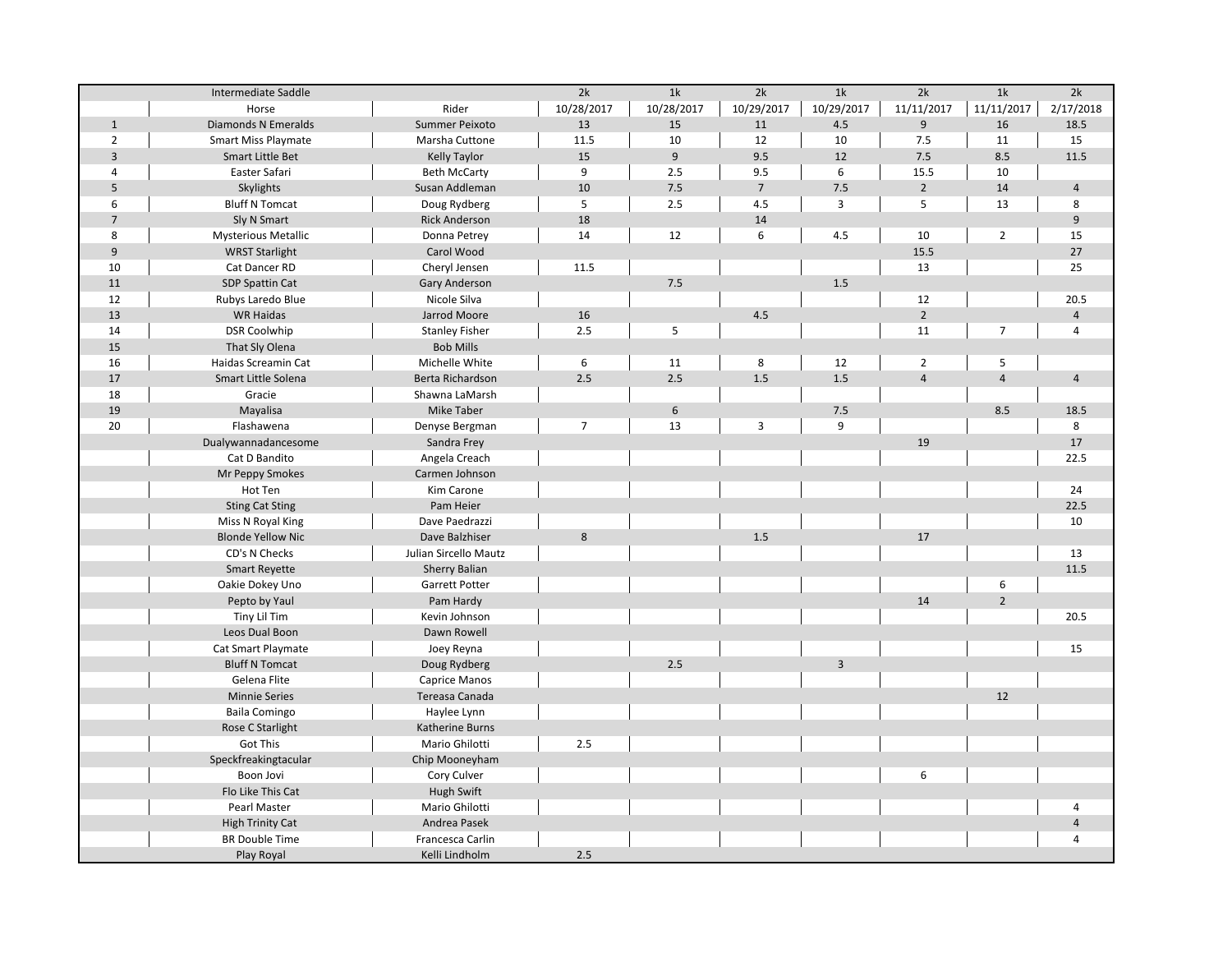| Gold King Flo    | Mario Ghilotti    | ـ |  |  |  |
|------------------|-------------------|---|--|--|--|
| Pearl Master     | Mario Ghilotti    |   |  |  |  |
| Platinum N Pepto | Lisa Faulkenberry |   |  |  |  |